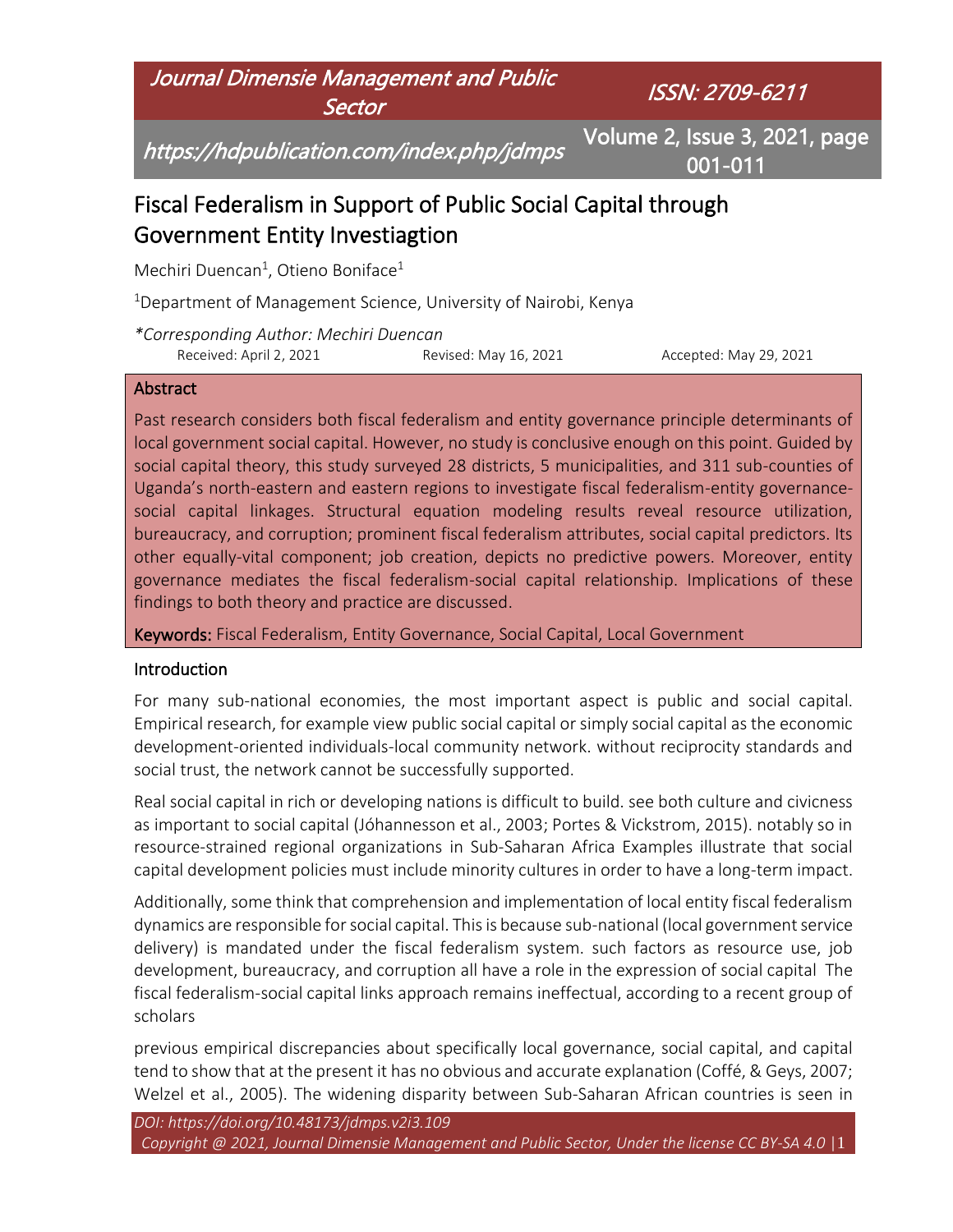their tribal politics and pre-mature partisan politics Against this backdrop, several researchers, notably, propose in-depth social capital research if economic growth is required in the area.

In order to respond, this research implements the idea of social capital Entitlement governance is seen as a plausible mediator in that connection. The research looked at 28 districts, 5 municipalities, and 311 sub-counties in the country's northeastern and eastern areas. Uganda has long been seen as a fiscal federalism leader in Sub-Saharan Africa. This study adds many pieces to social capital theory and the fiscal federalism/local government social capital knowledge body. Admittedly, the social capital hypothesis is on strong ground. Additionally, it has assisted many research initiatives in the past. However, this is surrounded by other unsolved questions. For this investigation, the following theories have not been previously addressed: What does social capital theory explain in Sub-Saharan African local entity public social capital structure? The hypothesis may have ignored crucial social capital factors. There are cultural, resource-strained, and primarily tribalistic regions where the fiscal federalism hypothesis connects social capital.

as a matter of factual reality, local entity-public social capital issues are substantially under researched and neglected by entity officials and prior researchers. Policymakers may have disregarded it inadvertently. Most entities have to deal with it. Apparently, related study underestimated it because of its complexity. The aforementioned works provide the most comprehensive understanding of social capital among African rural small units (Dudwick et al., 2006)

Consequently, one of the noteworthy contributions of this research is that it rips the veil away from economic growth factors and hence has been widely regarded as one of the breakthrough studies of its kind. Thus, its model is influenced by representative social capital traits such as community networks, reciprocity norms, and social trust. Finally, we are adding to our general knowledge of fiscal federalism and social capital building by hypothesizing that it is possible that the mediated effects of entity governance may exist. The approach is focused on strengthening the social capital of the entities within the context of social capital theoretical framework, which assumes that individuals, especially corporate entities, may have many identities. Similarly, fiscal federalism determines the manner in which entities are funded and the budgetary methods they implement. If you're hoping to do something for your community, and you want to depend on money that comes from donations and grants, fiscal federalism is an inevitability. In other words, the present study's fiscal federalism-entity governance-social capital model is deemed to be very suitable in order to mitigate the existing social capital issue that mostly impacts African-based local governments.

# Methods

Due to the mostly documentary evidence-based longitudinal technique applied in other studies a cross-sectional design was used for this study. Moreover, a single-data collecting approach and instrument, as well as a structured questionnaire, was shown to be more efficient for obtaining data from the different purposively and randomly chosen respondents.

Uganda has hosted seven geo-political and administrative areas over the last decade: Western, South-Western, Central, North-Western, Northern, North-Eastern, and Eastern regions. The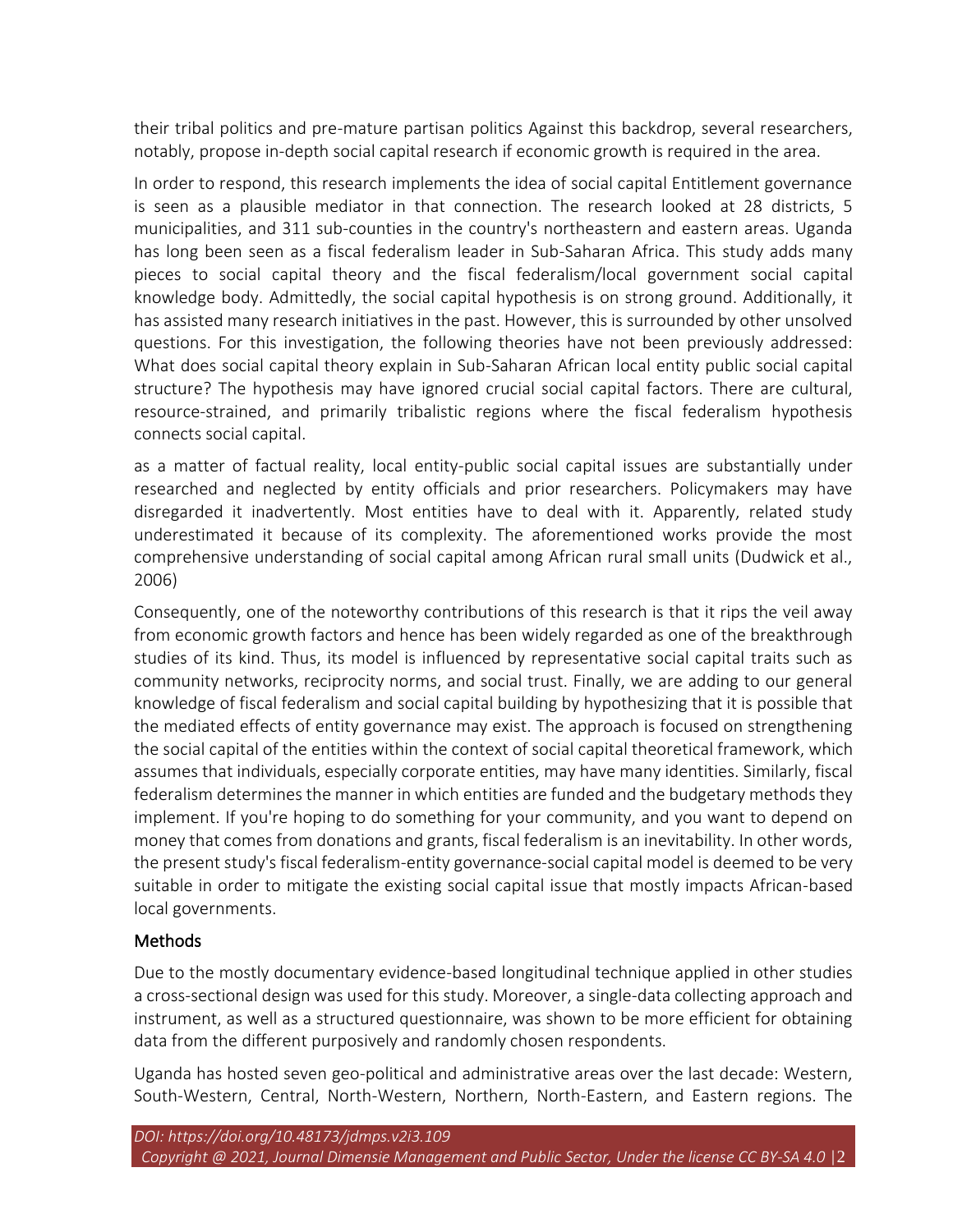previously discussed facts, the country intentionally selected these regions to bring out and investigate the significant financial federalism/social capital discrepancies, which were repeatedly noted in various empirical studies. (Since the districts that have been established in the last few years were confined to the two regions, and have 9 municipalities and 473 subcounties just 28 districts, 5 municipalities, and 311 sub-counties were purposefully surveyed.) The target population was 772 individuals, with chief administrative officials, resident district commissioners, local council 5 chairpersons, town clerks, department heads, sub-county chiefs, finance-related staff, and community representatives comprising the target demographic.

In order to do this, in accordance with the sampling methodology emphasized it is necessary to provide a target population of 772 breeds a sample size of 263 individuals. Nevertheless, the failure to successfully administer the instruments limited the number of surveys that could be returned (the response rate was 92%) and hence limited the usefulness of the data. The previously described methodological study estimates that a 70% response rate is an acceptable standard. In order to get a good measure of the community networks construct of public social capital, 13 elements were employed. modified scales, those with a Cronbachs ( $\alpha$  = 0.871) level of reliability were connected to the others. A sample item may be, "The networks have no relevance to the social capital needs of this business."

Two different programs, SPSS and Analysis of Moments Structures (AMOS), were used in the current study for both quantitative and qualitative data analysis. whereas SPSS provided participant biographical data, inter-variable correlation and instrument reliability evaluations, AMOS was used in a study looking for the truth about suggested hypotheses Expand: 8. This sematic-based structural equation modeling methodology (SEM) was used in this instance to investigate both the direct and indirect (mediation) impacts of the suggested research hypotheses. Simulation research is a valuable tool for refining research and identifying the strengths and weaknesses of proposed theories. Thus, as a method to generate relevant hypotheses, this method involved establishing two separate strategies to validate hypothesized models—data validity and model soundness. There are two strategies for double-strategy methodologies: running two models concurrently; one to measure, and the other to simulate. There are two distinct studies measurement models: the one that incorporated any control variable and which was subjected to confirmatory factor analysis (CFA) for better direct and mediation effects generation; and the one that was run without including any control variable, in order to accommodate extreme-score effect computation. Other research has shown that in order for the measurement model's goodness-of-fit indices to be strong enough, both of which have been defined before (public social capital).

### Results and Discussion

### Biographical Data, Variable Correlations and Instrument Reliability Analysis

six participant biographical characteristics: gender, age, marital status, educational level, and position held were investigated, although they were all considered in the analysis. an expanded set of statistical analysis outputs Male or female (Male is 61 percent, Female is 39 percent). Single persons from the age of 25 to 35 comprise 30% of the population, and they are followed by 48% of those who are married, and then the unmarried population drops down, with just 22% who are widowed. increase by 12% [9% of the respondents have a certificate; 26% have a diploma;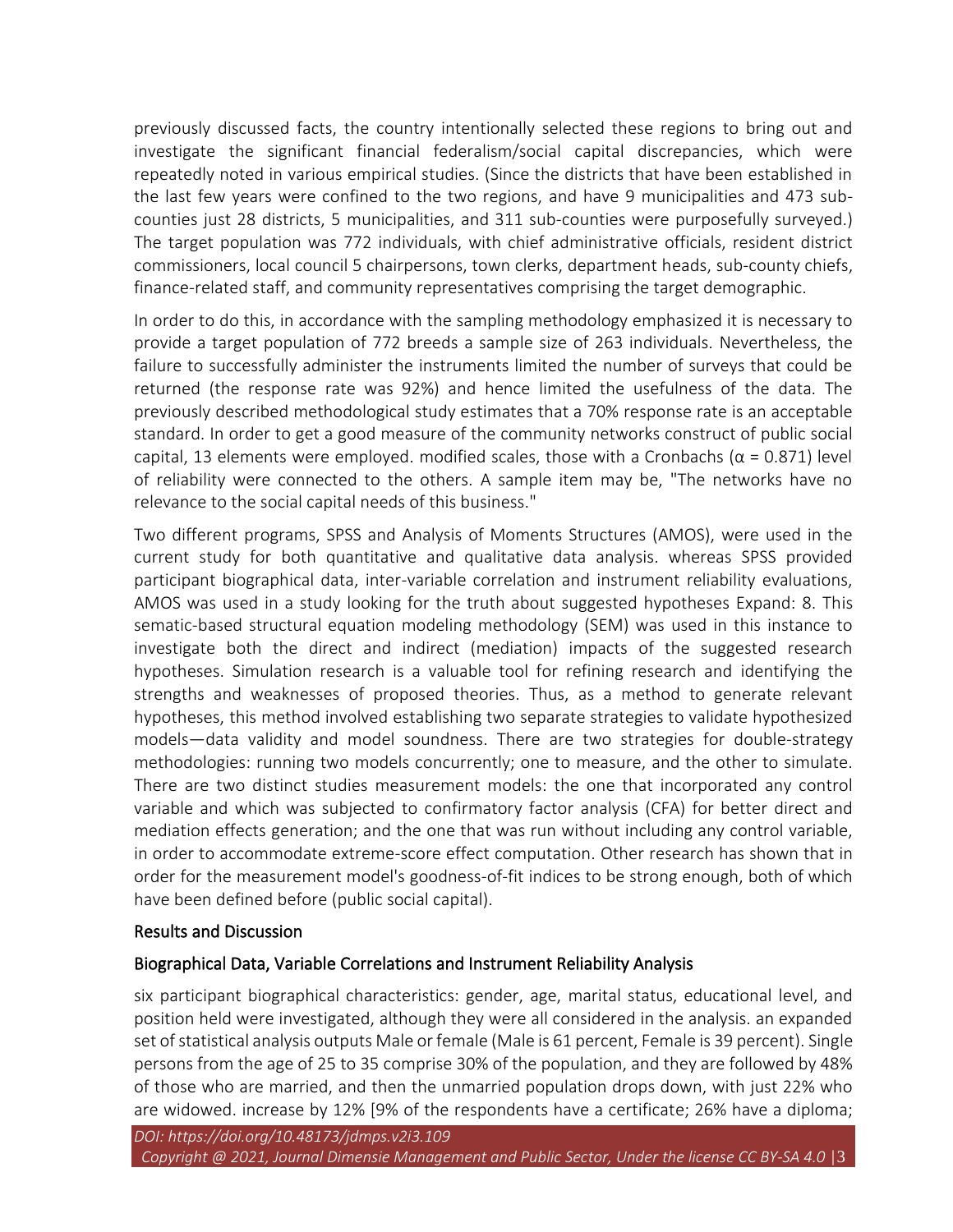and 65% have a degree, plus] According to the position held, administrators and CFO are assigned 20% of the work, while department heads and finance activity-based professionals handle 25% of the work, while community representatives handle 21% of the work. 22% deployment of one year, 54% of six years, and 24% of one and a half years. According to the information, the companies that have been evaluated are characterized by their employees' educational attainment and family orientation, which has helped ensure their job security (Chang & Lin, 2007). Additionally, it has been shown that gender-balanced entities stay around for extended periods of time in society The Variables, standard deviations, and dependability are shown in Table 1. (2.81-3.17) and standard deviation (1.501-1.570) values. The reliability of the new approaches has also been examined.

|                    | M   | <b>SD</b> | $\mathbf 1$              | $\overline{2}$ | 3                            | 4   | 5      | 6   | 7   | 8   | 9      | 10  |
|--------------------|-----|-----------|--------------------------|----------------|------------------------------|-----|--------|-----|-----|-----|--------|-----|
| 1. Resource        | 3.1 | 1.57      | .80                      |                |                              |     |        |     |     |     |        |     |
| 2. Job Creation    | 3.0 | 1.55      | .41                      | .82            |                              |     |        |     |     |     |        |     |
| 3. Bureaucracy     | 2.9 | 1.54      | .23                      | .28            | .79                          |     |        |     |     |     |        |     |
| 4. Corruption      | 3.0 | 1.54      | .13                      | .35            | .29                          | .81 |        |     |     |     |        |     |
| 5. Fiscal          | 2.7 | 1.54      | .37                      | .18            | .15                          | .33 | .77    |     |     |     |        |     |
| 6. Entity          | 2.9 | 1.54      | $-.27$                   | .45            | .34                          | .12 |        | .88 |     |     |        |     |
| 7. Comm.           | 2.8 | 1.52      | .43                      | .13            | .27                          | .16 | $-.34$ | .33 | .82 |     |        |     |
| 8. Reciprocity     | 3.0 | 1.50      | .15                      | .17            | .19                          | .25 | .29    | .31 | .27 | .84 |        |     |
| 9. Social Trust    | 3.1 | 1.55      | $\overline{\phantom{a}}$ | .41            | .14                          | .36 | .37    | .16 | .23 |     | .81    |     |
| 10. Social Capital | 2.8 | 1.55      | .42                      | .32            | $\qquad \qquad \blacksquare$ | .36 | $.48*$ | .33 | .13 | .25 | $.38*$ | .86 |

Table 1. Variable Means, Standard Deviations, Reliability Coefficients, and Correlations

\* \* 1 9 \*\* .29 \* \*\* Notes: Resource Utilizatn= Resource Utilization; Comm. Networks=Community Networks; M=Mean; SD=Standard Deviation;

Reliability coefficients in parentheses; \*\*Correlation is significant at the 0.01 level (2-tailed); \*Correlation is significant at the 0.05 level (2-tailed); n=241

In addition, most inter-variable and construct correlations demonstrate statistically significant coefficients at both (0.01) and (0.05) levels in the 2-tail direction. The coefficients are located between (-0.34) and (0.45) inside the bracket. The relationship between social capital and fiscal federalism (as well as the relationship between social capital and entity governance) was shown to be significant to the degree of ( $r = 0.48$ ,  $p < 0.05$ ) and ( $r = 0.33$ ,  $p < 0.01$ ). The growth in social capital activities is 48% and 33% on the y-axis, indicating that the activities of fiscal federalism and entity governance both climb to the same amount. To a rather large degree, entity governance and fiscal federalism are connected (i.e., the degree of correlation is around 0.36). However, that correlation is negative ( $r = -0.36$ ,  $p < 0.01$ ), suggesting that a reduction in governance standards reduces the overall quality of governance.

# Hypotheses Analysis: Direct and Mediation Effects

Although the measurements model confirmation CFA results had item loadings that were moderately significant and a fair goodness-of-fit index, the results of the measurement model's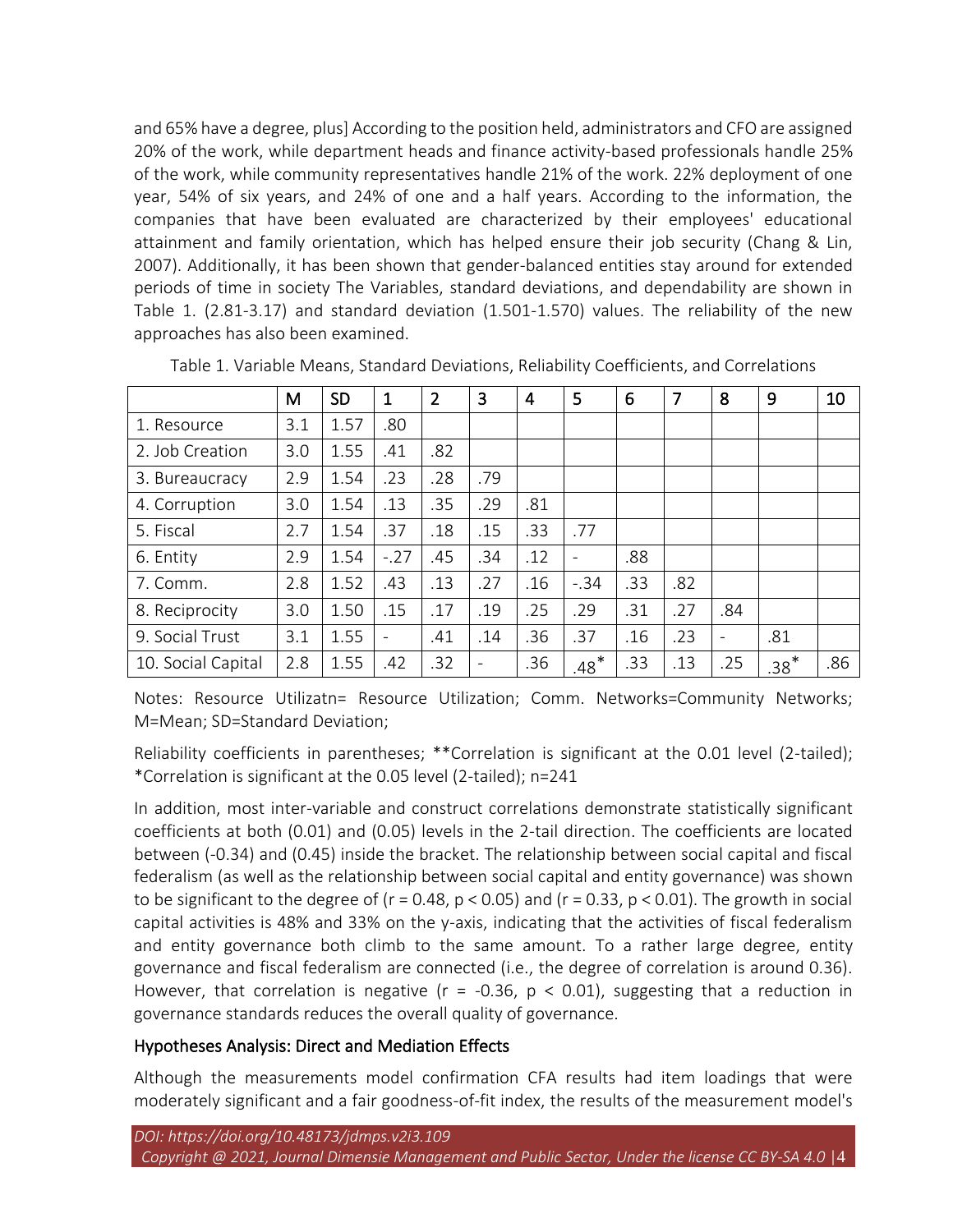CFA study revealed a moderately significant coefficient for the measurement model, along with an adequate model fit: (χ2 = 6.815, df = 8, χ2/df = 0.852; IFI = 0.927; TLI = 0.883; CFI = 0.958; NNFI = 0.973; RMSEA = 0.041; SRMR = 0.07; L.000, H.113). Those findings were commended for the capability of structural model direct-mediation effects investigation.

In addition, the model's CFA structure was applied in Harman's single factor analysis to assist ascertain if data sets' variance techniques had similar levels of variances. Data subjected to extreme random procedures variance (CMV) is typically implicated in jeopardizing instrument accuracy and may eventually affect statistical findings. single factor model goodness-of-fit indices, CMV is only deemed to be a low danger if goodness-of-fit indices do not compare well to those of the measurement model. Also, moreover, furthermore Thus, the present study's Harman indices: (χ2 =8.764; df = 13; χ2/df = 0.674; IFI = 0.553; TLI = 0.721; CFI = 0.726; NNFI = 0.894; RMSEA = 0.218; L.000, H.135) seem to indicate that its data set was free of any kind of common methods variance danger. Additionally, the instrument's validity status is appropriate given its use both as a construct. In addition to being subjected to the above-mentioned five hypotheses, the structural model used in the process of verifying the proposed five hypotheses as well was fairly strongly fit by the goodness-of-fit indices:  $(\chi 2) = 2.861$ ; df = 4;  $(\chi 2/df) = 0.715$ ; GFI = 0.974; NFI = 0.909; RFI = 0.895; IFI = 0.985; TLI = 0.968; CFI = 0.989; RMSEA=.003; L.000; H.192). Nevertheless, before to utilizing the model in the direct-mediation effects analysis, the research variables were examined for collinearity risk prior to doing the effects analysis Studies in the field of literature, maintain that multi-collinearity; unusually large inter-variable correlations, adversely affects hypothesis testing outcomes.

| Dependent Variable: Social Capital                                                            |           |           |      |      |            |  |  |  |  |
|-----------------------------------------------------------------------------------------------|-----------|-----------|------|------|------------|--|--|--|--|
| <b>Particulars</b>                                                                            | β         | <b>SE</b> | t    | TV   | <b>VIF</b> |  |  |  |  |
| Direct Effects                                                                                |           |           |      |      |            |  |  |  |  |
| Resource Utilization $\rightarrow$ Social Capital                                             |           | .237      | .742 | .541 | 1.063      |  |  |  |  |
| Job Creation $\rightarrow$ Social Capital                                                     |           | .576      | .818 | .332 | 4.202      |  |  |  |  |
| Bureaucracy $\rightarrow$ Social Capital                                                      |           | .299      | .381 | .412 | 1.405      |  |  |  |  |
| Corruption $\rightarrow$ Social Capital                                                       |           | .307      | .671 | .609 | 3.236      |  |  |  |  |
| Indirect Effect Regular SEM Results:                                                          |           |           |      |      |            |  |  |  |  |
| Fiscal Federalism $\rightarrow$ Entity Governance $\rightarrow$ Social Capital                | $.483***$ | .638      | .428 | .427 | 2.184      |  |  |  |  |
| Bootstrap Results: 95% CI [-0.247] $\leftrightarrow$ [-0.043] Adjusted R <sup>2</sup> [0.711] |           |           |      |      |            |  |  |  |  |

Notes: SE = Standard Error; TV = Tolerance Value; VIF =Variable Inflation Factor; Standardized Beta Coefficents Reported; \*p <.05;

\*\*p <.01; Bootstrap Sample Size = 2500; CI = Confidence Interval; Hypotheses Status: Hypothesis 1[Supported]; Hypothesis 2[Not

Supported]; Hypothesis 3[Supported]; Hypothesis 4[Supported]; Hypothesis 5[Supported]; n = 241. Created variables and constructed tolerance values (TVs) and variance inflation factors (VIFs) which satisfied (TV < 1.00) and (VIF < 10.0) criteria; conventional multi-collinearity threat evaluation tools met the requirement (TV < 1.00) and (VIF < 10.0) for the multi-collinearity threat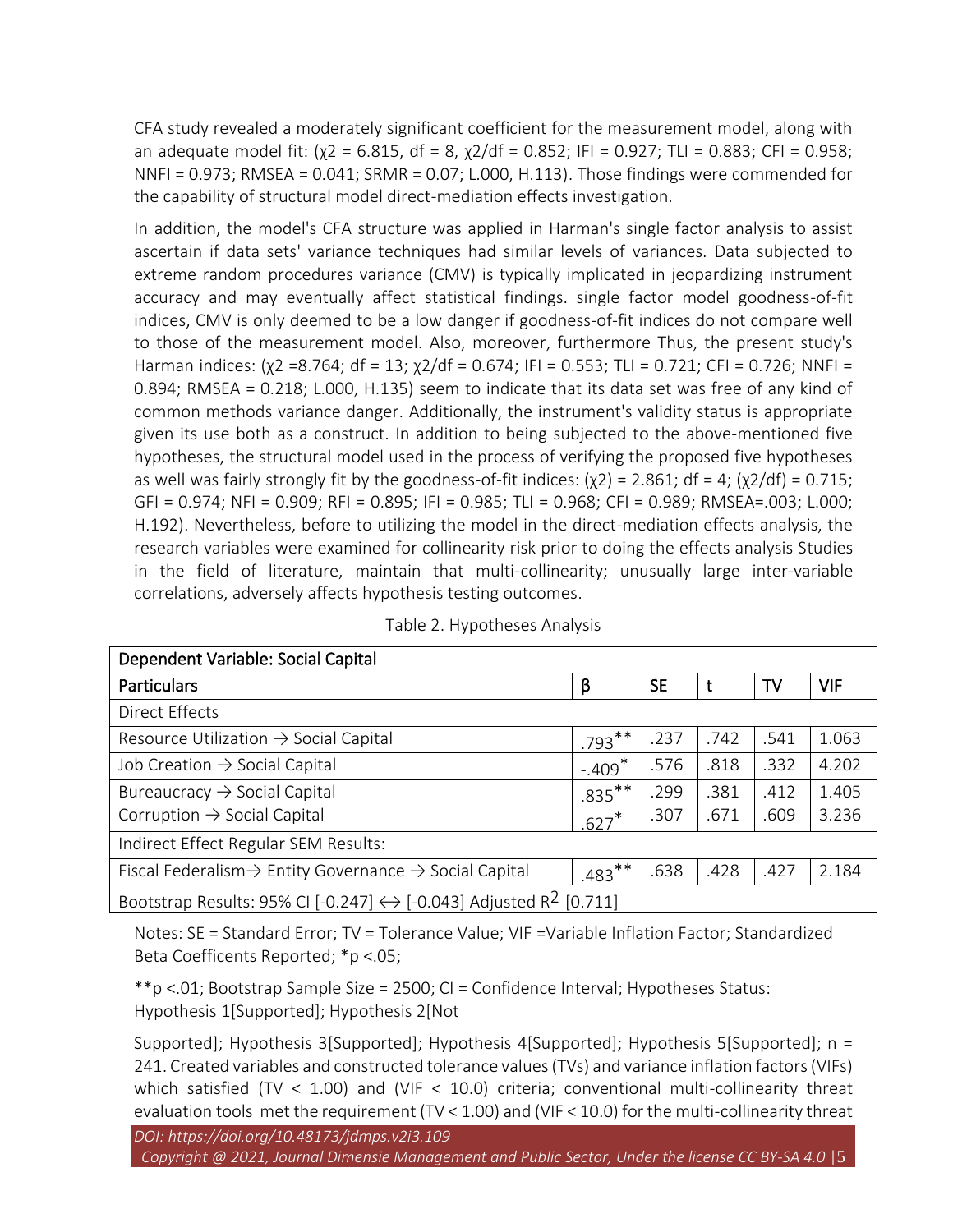evaluation. Further on in the Table 2 document, you will find all of the study's stated hypotheses, both the direct and mediation impact statistical data, and the regression model [Adjusted R2 =.711] value.

# Direct Effects

In Prediction 1, it was projected that the two forms of resource usage and public social capital were positively correlated with one another in both local government and the Ugandan-based institutions. It can be deduced from the results of the structural equation modeling-regression analysis ( $\beta$  =.793, p <.01, t-value.742) that the research data support the prediction. According to hypothesis 2, the provision of new work opportunities has a positive correlation with the amount of social capital found in a certain area. However, it is to be noted that the SEMregression statistical test findings ( $\beta$  = -.409, p <.05, t-value.818) created to that effect reveal that data do not provide evidence in favor of that claim.

Statistical SEM regression findings ( $\beta$  =.835, p <.01, t value.381) and ( $\beta$  =.627, p <.05, t value.671) in relation to the three hypotheses and four hypotheses respectively all point to data supporting the two competing viewpoints. For those of you who need a refresher, it had been offered as Hypothesis 3 of the present research that bureaucracy is linked to public social capital. Furthermore; according to Hypothesis 4, practices of political corruption and firm social capital both enhance their associated entities.

# Indirect (Mediation) Effect Test

Hypothesis 5, which is based on the previously described structural model, was likewise put to the test with the aid of that model. Fiscal federalism is said to be governed by entity governance; hence, fiscal federalism-social capital is expected to be mediated by that concept. From the findings reported in Table 2, it seems that the SEM-regression analysis data (β = 0.483, p < 0.01, t- value.428) show that the data supported the claim. Mediation and moderation research, the legitimacy of the SEM-based mediation results for quite some time It should be mentioned that SEM mediation stand may not be meaningful enough due to its use of a single sample framework and latent component inclusion methodology. Thus, advise using a multiple sub-sample approach. In particular, bootstrapping was highly recommended since it allowed for a comprehensive validation of the SEM mediation findings (Dorrance Hall et al., 2017; Elock Son et al., 2019). It was determined in the present investigation that 2500 sub-samples were utilised to carry out the bootstrap analysis. Using the expected mediation component, the findings pertaining to entity governance, had a 95% bias-corrected confidence interval (CI) of: [a value of -0.247 to a value of -0.043]. suggests that, because of the confidence interval or range having no zero value in it, it is deemed statistically significant. However, most critically, the occurrence of a non-zero content CI indicates that a mediation effect is there. Furthermore, this starting position in SEM-regression corroborates the standard SEM-mediation position expanding out In short, the conventional SEM-bootstrapping mediation joint stand can be summarized as having the following local entity operations practical meaning: Exactly as with fiscal federalism operations, an entity's social capital structure may be significantly influenced by financial federalism operations, but without governance intervention, this influence is likely to be unproductive.

Local government budgetary performance (or efficiency) is largely tied to the health of the public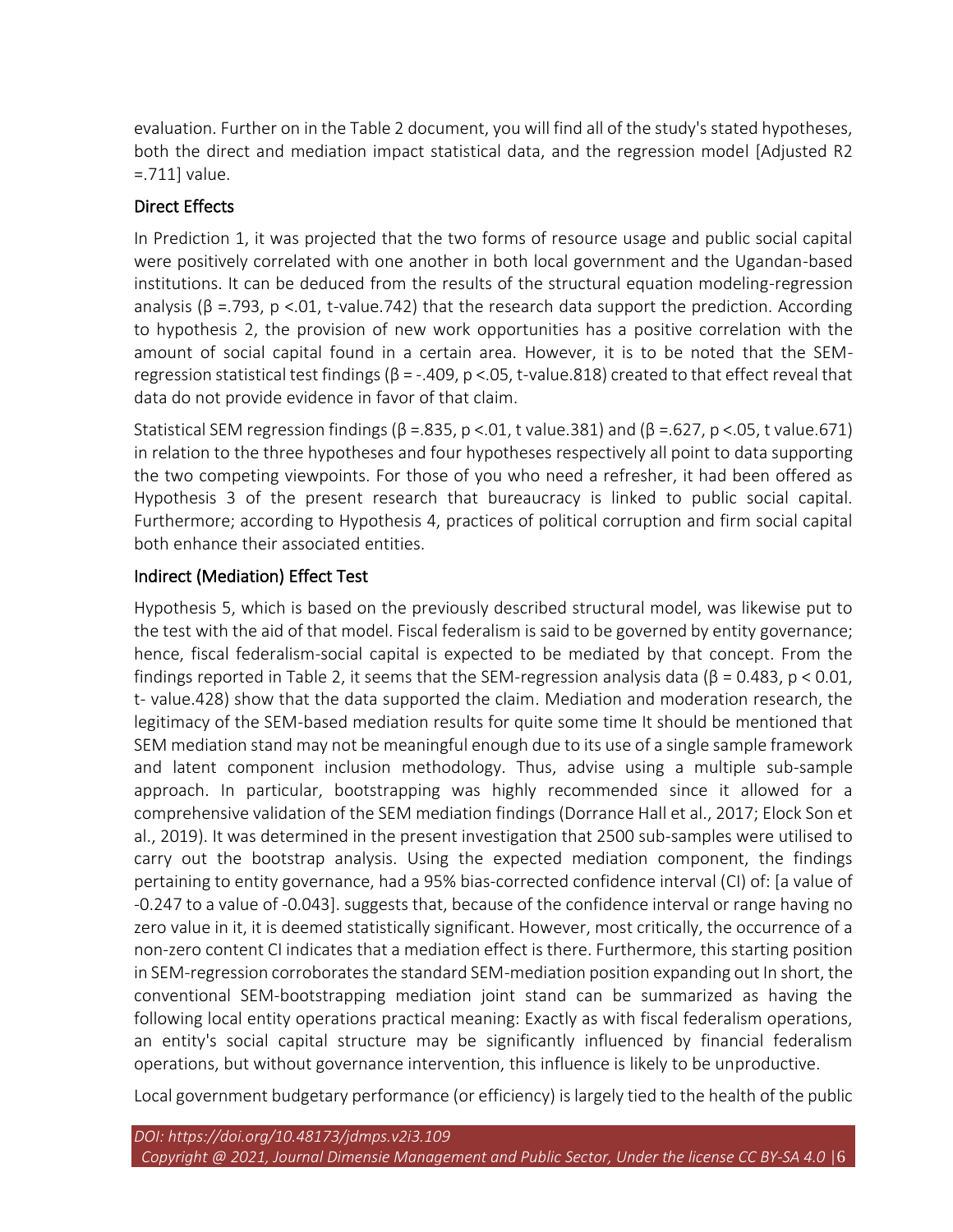social capital (e.g., families, friends, social networks, and other civic associations) (Szreter & Woolcock, 2004; Andrews, 2012). Not only is it intended to help boost the local economy by supporting economically oriented community members and leaders, but it is explicitly designed to create economic development ties by binding these people together notice that the lighting of people as community leaders not only promotes local government authority collaboration, but also strengthens the city's commitment to progressive policies. In the first part of this passage, it is shown that the concepts of social capital identified in the community networks, reciprocity norms, and social trust. However, as previously shown, achieving effective social capital in prematurity democracies in Sub-Saharan Africa, including in the cases of Botswana and Malawi, is very impossible. Additionally, two notable characteristics have emerged; fiscal federalism and governance via separate entities, and they have often been reported. To understand these patterns, the research undertook an in-depth examination of various resources used, the creation of jobs, the presence of bureaucracy, and corruption. These patterns have already been identified as some of the different forms of social capital. Moreover, fiscal federalism and social capital linkage were assessed to see whether they might mediate the fiscal federalism-social capital linking ability.

The same conclusions were reached Hypothesis 1 in which it was predicted that a resource utilization-social capital positive link would exist in local entities was confirmed by data. More significantly, argues that local governments needs enough technical capability in order to efficiently handle the various resources available. In the absence of adequately educated human resources, organizations cannot carry out entity budgets and associated financial management obligations effectively. In addition, it was implied that the assertion was Hypothesis 2 that in local government, employment development is related to social capital activities. This study's associated statistical findings demonstrate that the data did not support the hypothesis. When talking about such disclosures, one might point to the previous empirical perspective and express that the discovery was expected due to the particular local situation. The vast majority of countries in the fiscal federalism area, especially Uganda, are victims of tribalism and pre-mature party politics. Both reasons, and especially the need for manpower, are known for exacerbating ethnic divisions and for causing disagreement prior to attempts at consensus. The positions created by the local government are only somewhat successful in stimulating job-seeking behavior since prospective job seekers don't make use of them. Ultimately, a self-defeating employment creation strategy is of little use to society since it seldom produces social capital.

The prediction of the hypothesis, commonly known as Hypothesis 3, was that bureaucracy and social capital had a favorable relationship. In line with the literature of fiscal federalism, the theory of social capital is linked to the literature of bureaucracy and considers an open operational framework that inspires personnel and improves the goals of the entity. bureaucracy as a mechanism focused on rent-seeking and corruption, go on to state that bureaucracy itself is, in practice, characterized by service delays and frustration as well as an increased desire for bribes, according to their findings. Regarding the author's ideas, one of the most prominent elements in their pre-dominates the fiscal federalism-social capital triangulation in Africa is the claim that the compromised bureaucracy perspective predominates on the continent. Residents in the region would agree that because of severe poverty, most communities in the area realize the difficulty they have with their social problems. Once bureaucracy is accommodated, social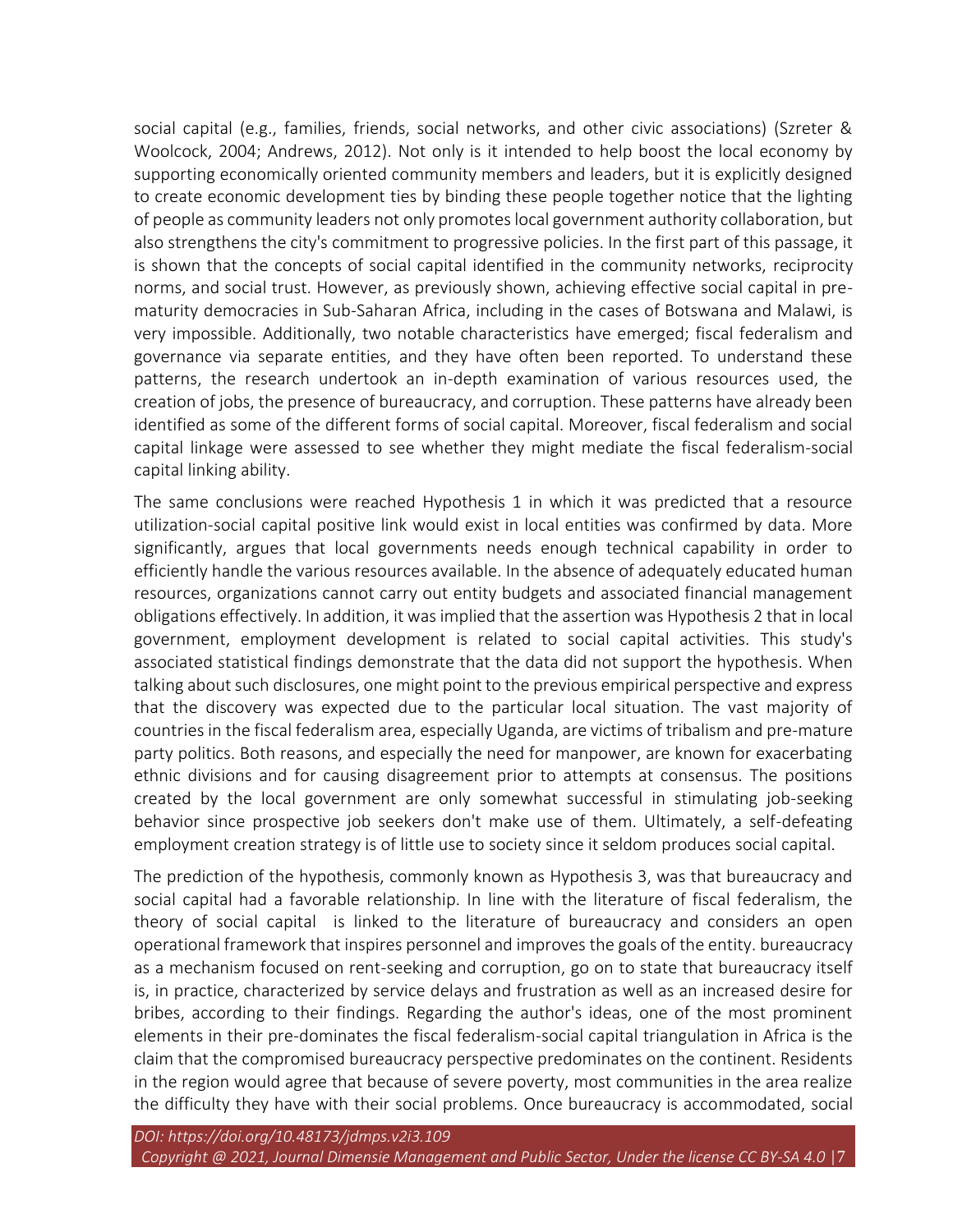capital networks are unable to function efficiently. Thus, unfortunately, the belief system has a negative impact on reciprocity norms and social trust. Social capital theory places a strong emphasis on social capital components.

Corruption Proposition 4, which follows logically from corruption Hypothesis 3, is highly tied to the bureaucracy component. According to this hypothesis, it was predicted that in local government, a positive correlation would exist between corruption and social capital. With evidence supporting this concept, it means that in organizations with increasing corruption practices, social capital is also expected to grow, and inversely, social capital deficits lead to more corruption. This empirical stance may be maintained as long as the connected entity-local community contacts include the linked compromised bureaucracy that was indicated before. To put it another way, it's a fact in other decentralized African nations as well, namely, the corrupt judicial systems in Africa are worsened by lack of judicial autonomy and independence.

The last hypothesis, known as the H5 model, predicts that entity governance has a mediation impact on the relationship between fiscal federalism and social capital. It was found to be consistent with earlier studies and this conclusion was validated by the study data. A skillful governance or administrative machinery is essential for pursuing social capital economic development-oriented aims (Krishna, 2002). Furthermore, this kind of structure is capable of combining the authorities' own corporate social responsibility activities with the community's grassroots level initiatives, and thereby publicizing these activities openly (Warren, 2001; Hainard, & Verschuur, 2003). Ensuring unbiased results, nevertheless, is a challenge in Sub-Saharan Africa, since most local government processes are seldom independent. In Uganda, the problem is that politics that comes before it is ready, ethnicity and tribalism, and various personnel selection methodologies complicate government aims. This malady has afflicted the community, and without a positive remedy to help in the near future, it has created community social capital structures that are disorganized in most local government jurisdictions.

# Implications for Theory, Literature and Practice

This research has given rise to something new. We may be seeing the emergence of something new here, such as the study of fiscal federalism-entity governance- public social capital links in Sub-Saharan Africa. Previous study has overlooked these difficulties, since they are particularly relevant in nations that have recently decentralized, such as Uganda. In light of the selected cross-sectional approach, collection of relevant data was greatly enhanced and development of relevant entity-social capital models was simplified.

As a result, this study is building on the foundation established by past studies, providing a meaningful addition to the local government knowledge body. Community networks, reciprocity norms, and social trust are important when thinking about social capital in localized contexts which stressed the role of community networks, reciprocity norms, and trust as basic ideas of application. these theorists fail to clearly identify the factors that account for the whole of the social capital mechanism; in particular, they do not explain why the factor exists in resourcestrained organizations in developing countries. A similar assertion can be found in other works. But an opposing stance also exists. It's argued that both fiscal federalism and entity governance have to do with social capital.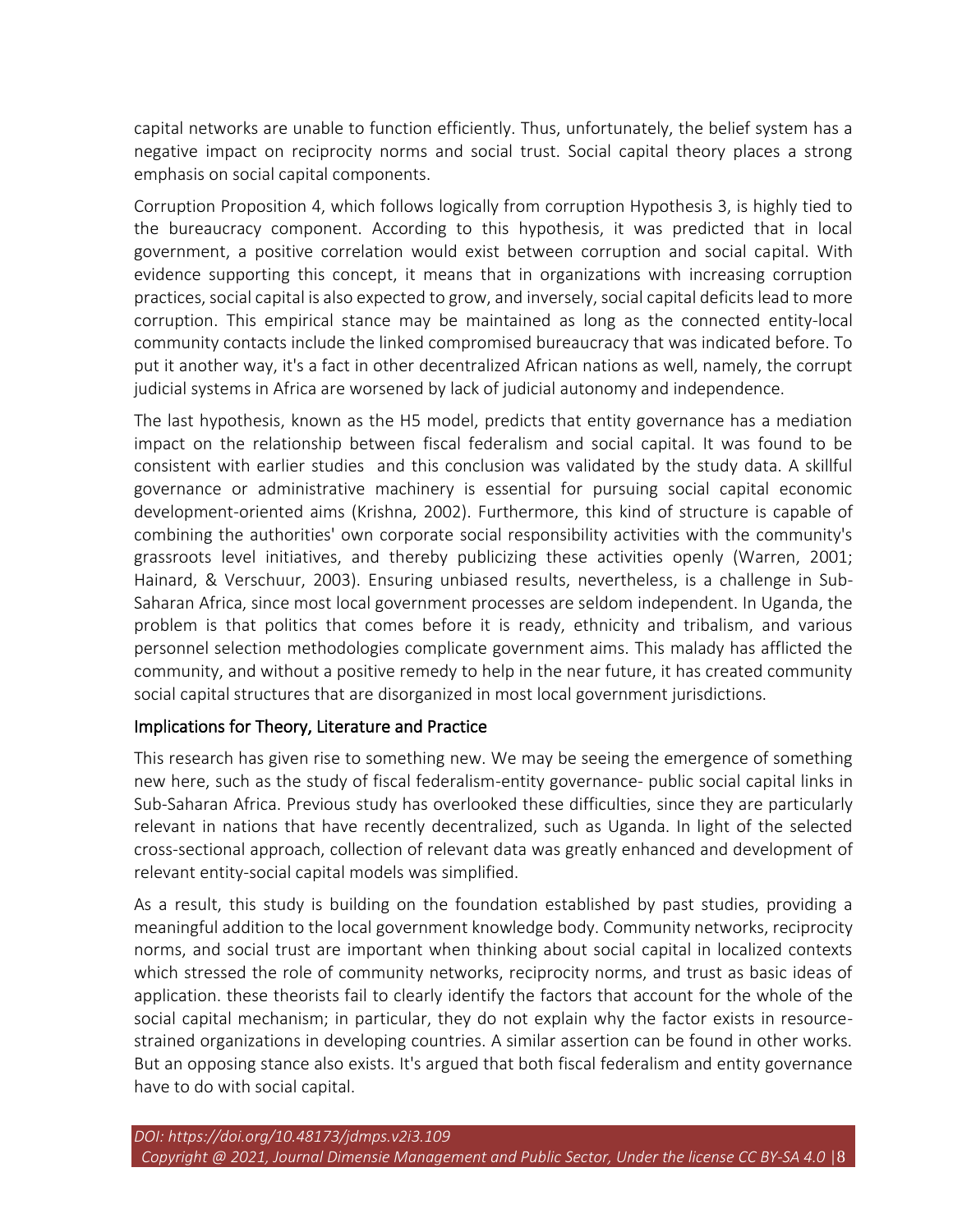Furthermore, the results of this research reinforce previously proposed theoretical insights: that the presence of social networks, reciprocity norms, and trust are all necessary components for the creation of social capital. Additionally, it lends more credence to the empirical theory of fiscal federalism by showing that, tentatively, fiscal federalism may generally explain the formation of social capital. Other scholars, as illustrated identify fiscal federalism attributes such as resource utilization, job creation, bureaucracy, and corruption as global predictors of social capital. In contrast, the research here finds no support for the idea that job creation is an integral fiscal federalism attribute. As a result, the existing literature's stance in this respect will be impacted, and so there may be a future opportunity for research.

Additional academic results from the research also extend a note of general usefulness to municipal governments. To fight the pathology of tribalism-premature politics that afflicts the continent of Sub-Saharan Africa, developing world entities, in particular those of tribalismpremature politics who are in Uganda, need to realize the significance of various social capital points. Even if you are able to accomplish model levels of social capital on a sustained basis, it will not be simple. In light of the present study results, it is possible to state that successful entitylocal community cooperation may be a significant milestone. This rule emphasizes the importance of compliance for city officials and staff, who should always attempt to adhere to the mandate established by fiscal federalism regulations and make that demand a reality. Finally, as noted in social capital theory the research results support the notion that fiscal federalism and social capital would favor partnerships between entity and community. A governing mechanism that is efficient is a requirement for such partnerships.

# Study Limitations

Conventionally, an investigation is surrounded by controllable and non-controllable elements. Like all previous investigations, the current research was faced with uncontrollable and noncontrollable aspects. The conclusions of the research are based on just one instance, yet there was significant detail to the investigation. The sole study in the north-eastern and eastern parts of Uganda, where two sets of local governments were situated, should have been conducted. The goal was to explore links between fiscal federalism, entity governance, and social capital in reference to fiscal federalism-entity links. Based on prior research, especially a strategy that relies on theory generalization rather than impactful statistical generalization usually produces theoretical rather than impactful statistical generalization. An adequate and reliable statistical generalization can be generated by researchers who believe in generalizing across broad units. Researchers who favor longitudinal studies, like and other scholars recommend studying the subject across a broad unit (e.g. population) for the best generalization. While resource utilization, bureaucracy, and corruption have been found to have the capacity to diminish social capital, the current study's findings pointed out that in local government, these aforementioned entities were found to increase resource utilization, which increased bureaucracy, and led to increased corruption. However, employment creation does not indicate anything in regards to the fourth fiscal federalism factor. Although the above results were observed, the study did not examine the strength of the relationship between social capital and cause. Three other study designs, such as the literature reinforce the causal evidence by providing three additional designs. Using a longitudinal design one may collect information on what is needed before social capital may be used. A limitation of this technique is that it may be limited by the inclusion of

*Copyright @ 2021, Journal Dimensie Management and Public Sector, Under the license CC BY-SA 4.0* |9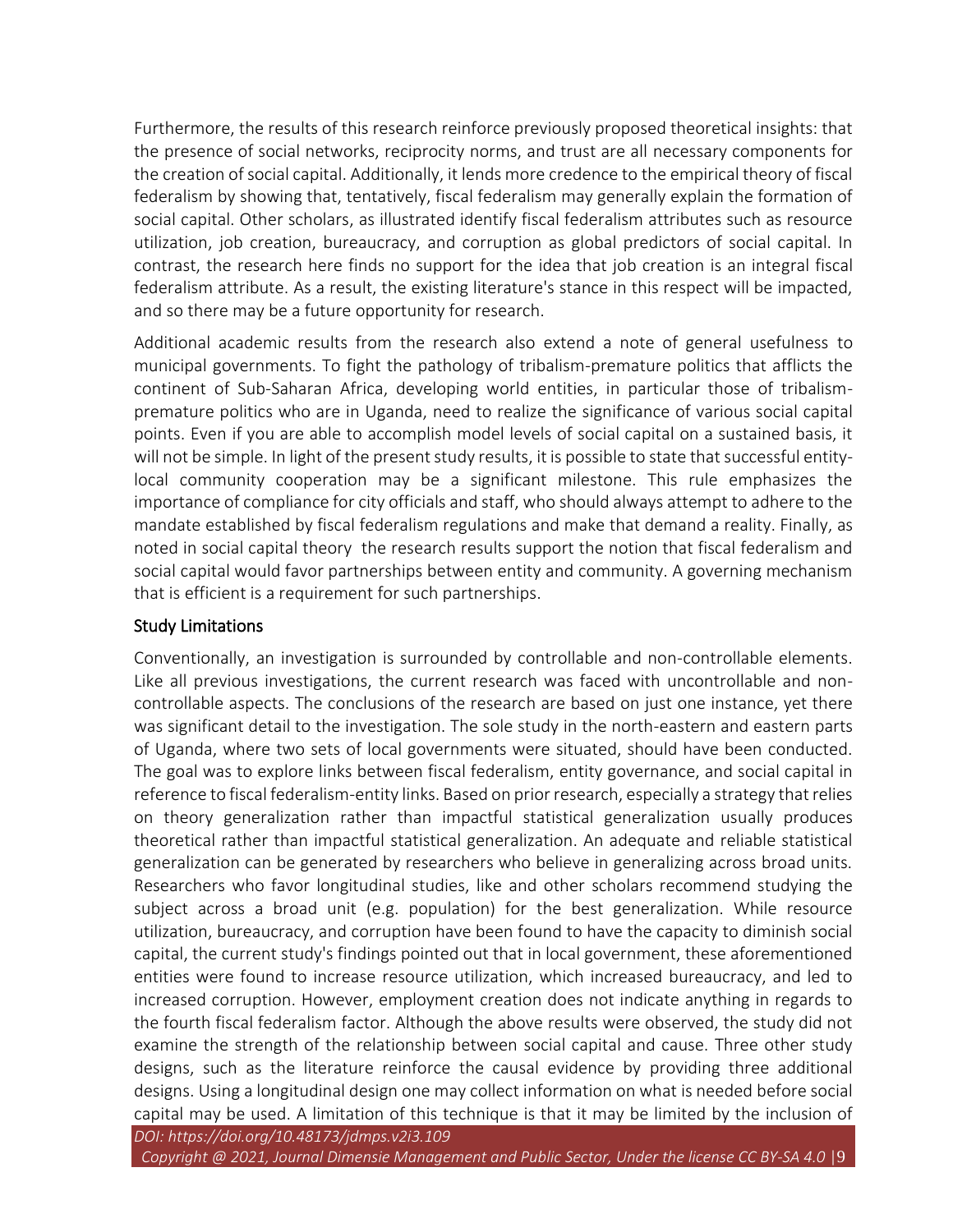control groups that work in realistic settings and the danger of compromising external validity. As a third approach, certain research agendas incorporating research using data from longitudinal participants administered under observation, as opposed to naturalistic observation, have considerable advantages in the research aims. However, make an additional comment, to say the least, with regards to whether statements based on testimonial evidence have evidence to back them up.

# Future Research Direction

A number of possible explanations and recommendations may be found within this study, however many of them are either partial or broad. This means that they will need supplemental study in order to expand the fiscal federalism entity governance social capital knowledge body. As a concrete example, in Uganda's examined local governments, the fiscal federalism traits; resource use, bureaucracy, and corruption were shown to be significant predictors of social capital. In contrast, employment creation was shown to be incapable of developing this capability. Furthermore, the research findings shows that the linkage between entity governance and fiscal federalism and social capital is mediated by that connection. these locales function in predominantly tribalistic, non-autonomy justice systems, and politics-driven contexts where events occur before they are needed. Additionally, since the examination was more or less a case study, it cannot be said that the results, explanations, and theories were universally accepted even in the locations where such malaise is quite minor. While empirical opinions might not be generally applicable in other Sub-Saharan African nations, the principles of such views may still be valuable in the specific country in question. In any case, nations that practice very mature politics, operate reasonably autonomous judicial systems, and endure little tribalism impacts may still be described as democracies. To sum up, the research above all addressed three main points. The results showed that in addition to engaging alternative research designs, it was recommended that longitudinal, experimental, and observational data be used to re-examine the fiscal federalism-entity governance-social capital configuration in other settings. Conducting research of this kind remains vital to nations that have recently accepted fiscal federalism for the first time. Local communities in these nations have not yet adopted fiscal federalism as a system, and yet it is certain that economic progress will occur.

# Conclusion

This research has made a huge stride in not only finding greater understanding of the social capital component in local government, but it has also made a suggestion for the significance of both fiscal federalism and entity governance in that arrangement. It expands local community perspectives; notably in African countries, with regards to whether or not institutions like businesses and government bear responsibility for economic growth and the part they (communities) have to play. Thus, it aims to foster a future in which new research will reexamine fiscal federalism, entity governance, and social formations and lays the groundwork for improved management of traditional behaviors such as tribalism, ethnicity, and judicial bias.

# References

Andrews, R. (2012). Social capital and public service performance: A review of the evidence. *Public Policy and Administration*, *27*(1), 49-67.